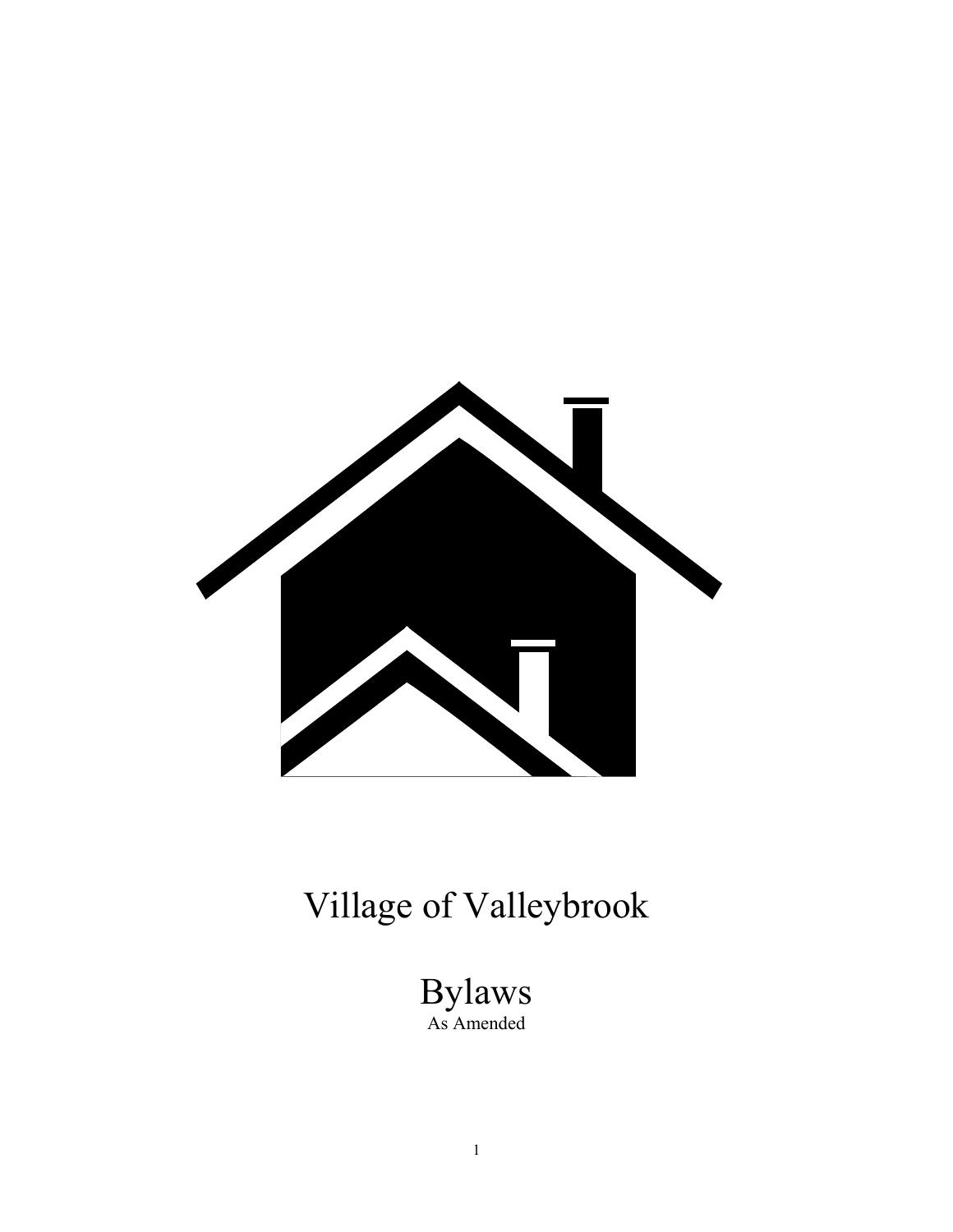# **TABLE OF CONTENTS**

| <b>ARTICLE ONE: INTRODUCTORY</b>       | 3               |
|----------------------------------------|-----------------|
| <b>ARTICLE TWO: OFFICES AND AGENCY</b> | 3               |
| <b>ARTICLE THREE: MEMBERSHIP</b>       | 4               |
| <b>ARTICLE FOUR: DIRECTORS</b>         | 6               |
| <b>ARTICLE FIVE: OFFICERS</b>          | 8               |
| <b>ARTICLE SIX: INFORMAL ACTION</b>    | 9               |
| <b>ARTICLE SEVEN: COMMITTEES</b>       | 9               |
| <b>ARTICLE EIGHT: OPERATIONS</b>       | 11              |
| <b>ARTICLE NINE: AMENDMENT</b>         | 12 <sub>2</sub> |
| <b>ADOPTION OF BYLAWS:</b>             | 12 <sub>2</sub> |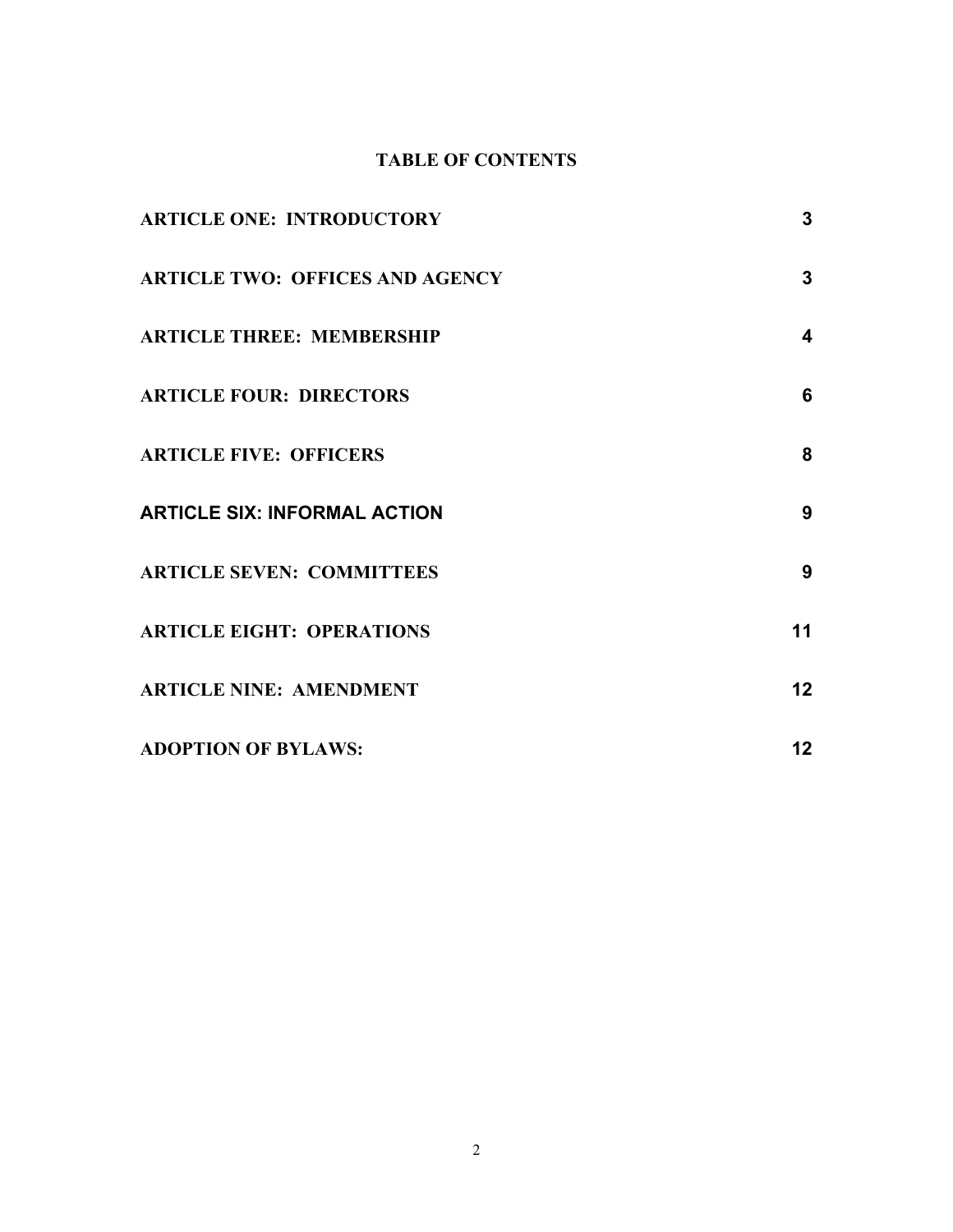#### VALLEYBROOK HOMEOWNERS' ASSOCIATION, INC. POST OFFICE BOX 394 CHESTER HEIGHTS, PENNSYLVANIA 19017

#### **VILLAGE OF VALLEYBROOK BYLAWS OF VALLEYBROOK HOMEOWNERS' ASSOCIATION, INC. (as amended) A NONPROFIT CORPORATION**

# **ARTICLE ONE: INTRODUCTORY**

- 1.01 Definition of Bylaws: These Bylaws constitute the code of rules adopted by VALLEYBROOK HOMEOWNERS' ASSOCIATION, INC. (VBHA), a Nonprofit corporation, for the regulation and management of its affairs.
- 1.02 Terms Defined by Reference: The terms "Association", "Developer", "Properties", "Common Properties", "Lot", "Living Unit", Owner", and "Member" which are defined in the Village of Valleybrook Easements, Covenants, and Restrictions are used in these bylaws as therein defined.
- 1.03 Purposes and Powers: This Association will have the purposes or powers as may be stated in its Articles of Incorporation, and such powers as are now or may be granted hereafter by the Nonprofit Corporation Law of 1972 of the Commonwealth of Pennsylvania, or any successor legislation.

The primary purpose of this Association is to provide for the management, protection, preservation and development of:

All of the real property (including such improvements as are or will hereafter be erected thereon), situate in the Borough of Chester Heights, Delaware County, Pennsylvania, that is subject to a certain declaration entitled "Village of Valley Brook Declaration of Easements, Covenants and Restrictions" dated October 8, 1974, and recorded in the Office of the Recorder of Deeds of Delaware County, Pennsylvania, on November 4, 1974, in Deed Book 2519 at page 933, as amended and supplemented by that declaration entitled "Village of Valley Brook Supplemental and Amendatory Declaration of Easements, Covenants and Restrictions", dated October 8, 1974 and recorded in the Office of the Recorder of Deeds of Delaware County, on November 4, 1974, in Deed Book 2519 at page 954, as said declaration may from time to time be further amended and supplemented pursuant to the terms thereof (hereinafter called "the Declaration") (hereinafter called "the Property") and referred to in such Declaration and generally known as, Valley Brook Homeowners' Association, Inc. (VBHA), and to promote the Health, Safety and Welfare of the residents thereof.

#### **ARTICLE TWO: OFFICES AND AGENCY**

- 2.01 Principal and Branch Offices: The principal place of business of this Association in Pennsylvania will be located at The Clubhouse at Valley Brook, Chester Heights, Pennsylvania. In addition, the Association may maintain other offices either within or without the Commonwealth of Pennsylvania as its business requires.
- 2.02 Location of Registered Office: The location of the registered office of this Association is stated in the Articles of Incorporation. Such office will be continuously maintained in the Commonwealth of Pennsylvania for the duration of this Association. The Board of Directors may from time to time change the address of its registered office by duly adopted resolution and amend its Articles or file the appropriate statement with the Department of State.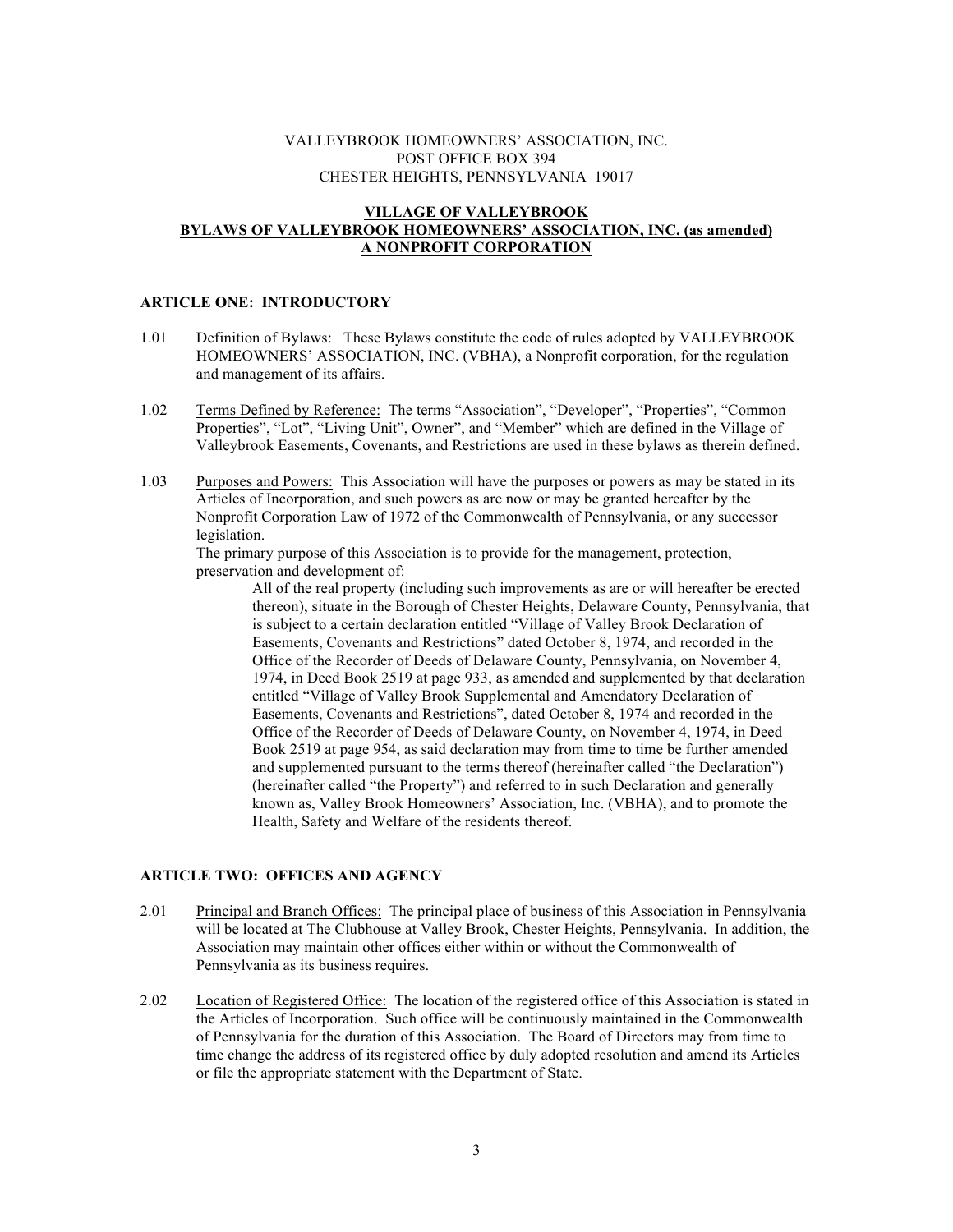#### **ARTICLE THREE: MEMBERSHIP**

- 3.01 Definition of Membership: The Members of this Association are those persons having membership rights in accordance with the provisions of these bylaws and of the Village of Valley Brook Declaration of Easements, Covenants and Restrictions dated October 8, 1974 and recorded in Deed Book 2519, page 933 as supplemented and amended by agreement dated October 8, 1974 and recorded in Deed Book 2519, Page 954 (which declaration as amended is hereinafter called "The Declaration"). Members shall notify the Secretary in writing within five (5) days of a change in ownership of any units.
- 3.02 Classes of Members: This Association will have two (2) classes of Members which are designated as Class A and Class C. Class B membership as described in the Declaration no longer exists as the Developer defined therein has no further ownership of the Property or any part thereof. Class C membership as described in the Declaration is currently suspended as the holders of the Deferred Association Installment Obligations have been resolved.
- 3.03 Qualifications of Members: The qualifications and rights of the Members of the membership classes of this association are as follows:
	- (1) Class A Members must be record title owners of the fee simple title to any portion of a multi-family structure situated upon the Property designed and intended for use and occupancy as a residence by a single family located in the community of Valley Brook, Pennsylvania, and shall not include the mortgagee of any unit unless and until such mortgagee has acquired title pursuant to foreclosure or proceeding in lieu of foreclosure.
	- (2) Class C Membership (currently suspended in accordance with Article 3, paragraph 3.02) shall consist of and be limited solely to, the holder or holders of the Deferred Association Installment Obligations described in paragraph 2 of that certain Facilities Acquisition and Management Contract dated October 8, 1974, by and among Community Concepts, Valley Brook Management Co. and the Association (a true and correct copy of which, bearing the initials of the parties, is on file in the Association offices).
- 3.04 Assessments: General and Special Assessments shall be made in accordance with the terms of the Declaration.
- 3.05 Place of Members' Meeting: Meetings of Members will be held at the registered office of this Association in the Commonwealth of Pennsylvania or at any other place within or without the Commonwealth as determined by the Board of Directors.
- 3.06 Annual Members' Meeting: The annual meeting of the Members will be held at 7:30 P.M. on the 4th Tuesday in October of each year.
- 3.07 Special Members' Meeting: Special meetings of the members may be called by any of the following:
	- (1) The Board of Directors
	- (2) The President
	- (3) Members having at least ten percent (10%) of the votes which all Class A members are entitled to cast at such meetings.
- 3.08 Notice of Members' Meetings: Written or printed notice, stating the place, day, and hour of the meeting must be delivered not less than ten (10) nor more than sixty (60) days before the date of the members' meeting, either personally, by first class mail, or by telegram by or at the direction of the President, Secretary, or the officers or other persons or Members calling the meeting, to each Member entitled to vote at such meeting. If mailed, the notice will be deemed to be delivered when deposited in the United States Mail addressed to the member at his address as it appears on the records of the Association, with prepaid postage.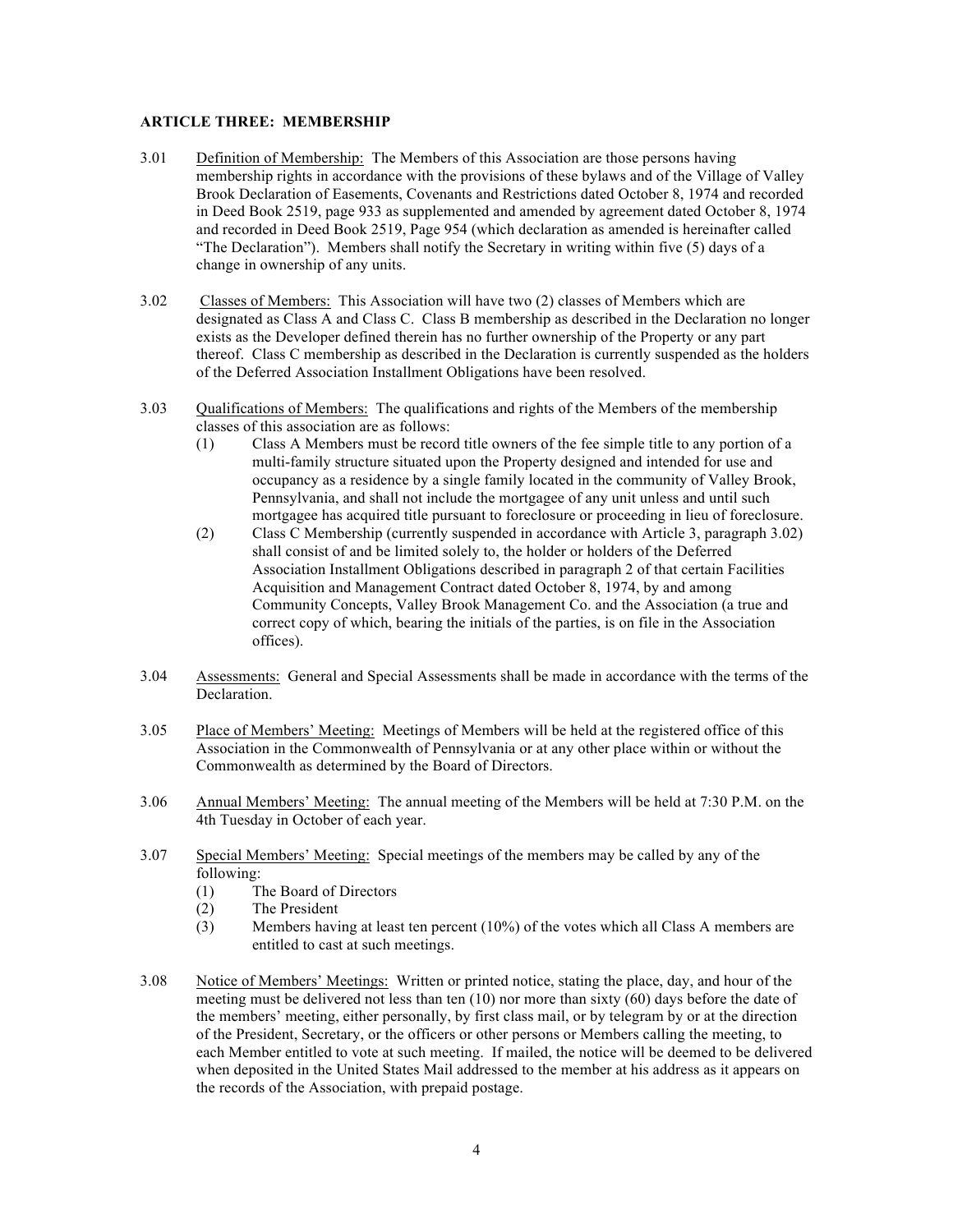- 3.09 Notice of Special Members Meetings: Written or printed notice, stating the place, day, hour, and the purpose or purposes of the Special Members Meeting for which the meeting is called, must be delivered not less than ten (10) nor more than sixty (60) days before the date of the members' meeting, either personally, by first class mail, or by telegram by or at the direction of the President, Secretary, or the officers or other persons or Members calling the meeting, to each Member entitled to vote at such meeting. If mailed, the notice will be deemed to be delivered when deposited in the United States Mail addressed to the member at his address as it appears on the records of the Association, with prepaid postage.
- 3.10 Voting Rights of Members:

(1) Each member of the A Class of membership will be entitled to one vote on each matter submitted to a vote of Members except as set forth in Section 3.04; provided, however, that there shall only be one vote per lot with a living unit thereon as such lots are shown on any recorded subdivision map of the property.

(2) Each member of the C Class of membership (currently suspended in accordance with Article 3, paragraph 3.02) shall be entitled to a fraction of the sum of the total number of votes held by the Class A membership plus one, which fraction shall have one as its numerator and the total number of members in the C Class as its denominator with regard to votes on the following matters:

- (a) In the event of a default by Association under a Deferred Association Installment Obligation herein-before referred to, on any issue;
- (b) At any other time, on any issue that may adversely affect the rights of the holder of said Deferred Association Installment Obligation (an "Installment Obligation Holder Issue") including without limitation, any proposed change in the method or manner of assessment or other amendment of the Declaration, any modification of the Association Articles of Incorporation or Bylaws or any proposed sale, transfer, encumbrance or other disposition of the assets or facilities of the Association, other than in the ordinary course of business.
- (3) The voting rights of members shall be subject to the following exceptions and conditions:
	- (a) If a Class A member owns more than one Lot or Living Unit, such member, subject to the provisions of this section, shall be entitled to one vote for each such Lot or Living Unit;
	- (b) When any Lot or Living Unit is owned by more than one Class A member as tenants by the entireties, or in joint tenancy in common or any other manner of joint or common ownership or interest, such members shall collectively be entitled to only one vote relative to such Lot or Living Unit, and if such members cannot jointly agree as to how that vote should be cast, no vote shall be allowed with respect to such Lot or Living Unit.

Class C Members shall not be entitled to vote on any other matters, including election of the Board of Directors.

3.11 Members' Methods of Voting: A Member may vote either in person, by returning the ballot by United States Mail to the Association or by delivery of the ballot to the Clubhouse. (Amended 9/9/03)

3.12 Quorum of Members: Except as set forth in Section 3.04 where the required percentage constituting a quorum is provided in the Declaration, a quorum at a meeting of Members will be eligible Members either attending the meeting in person or having cast a vote by returning the ballot by U.S. Mail to the Association or by delivery of the ballot to the Clubhouse at or before the meeting in a number constituting ten percent of eligible Members. An eligible Member is a Member whose membership is not terminated or suspended pursuant to Section 3.14 or 3.15. The vote of a majority of the votes cast by eligible Members at a meeting at which a quorum is present as provided herein is necessary for the adoption of any matter voted on by the Members, unless a greater proportion is required by the Declaration or any provision of these Bylaws; provided, however, that the Members elected to the Board of Directors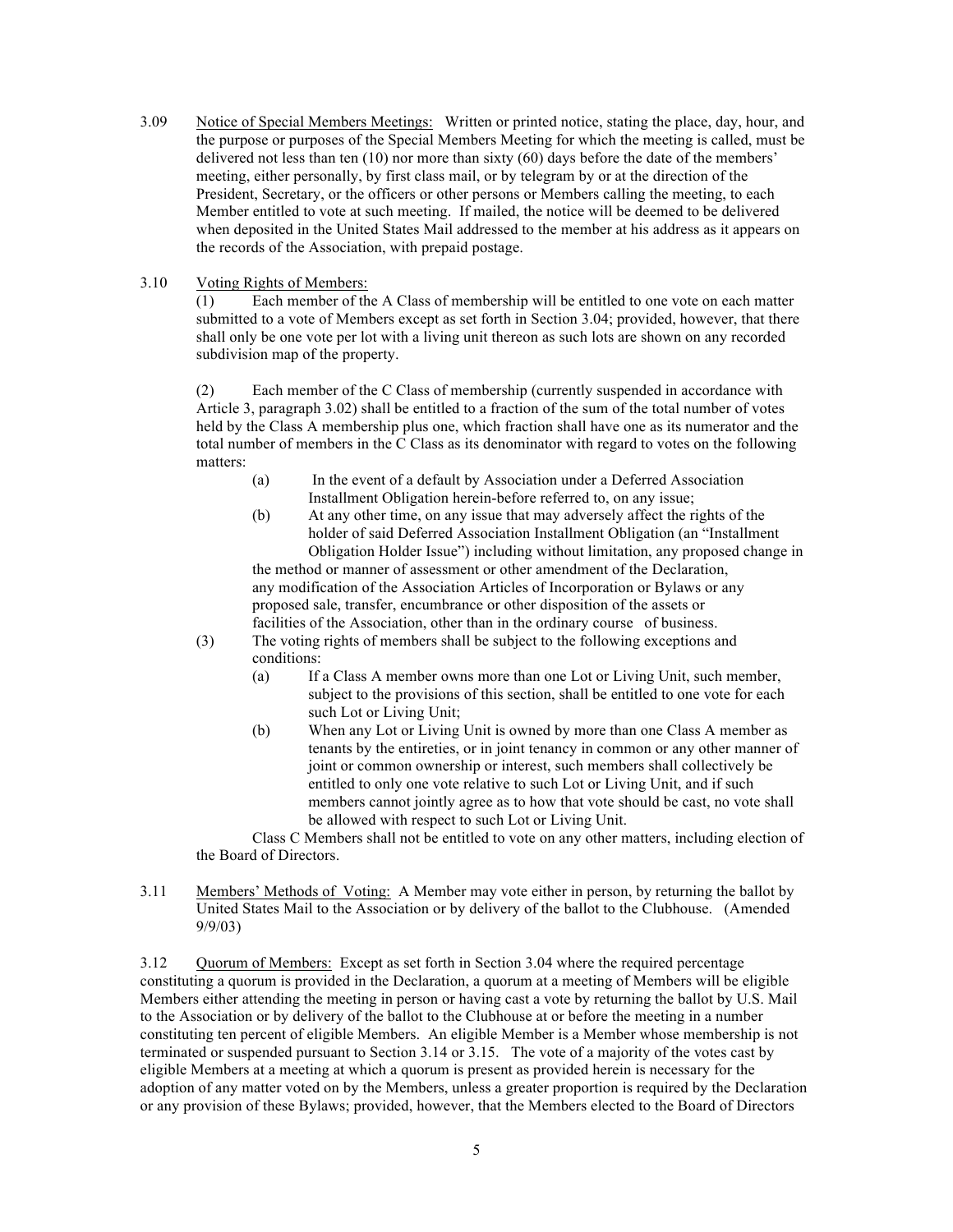will be those receiving the highest number of votes regardless of whether such number constitutes a majority. (Amended 6/12/2007)

- 3.13 Transferability of Membership: Membership in this Association in nontransferable and nonassignable.
- 3. 14 Termination of Membership: Membership will terminate in this Association on any of the following events, and for no other reason:
	- (1) Receipt by the Board of Directors of the written resignation of a Member, executed by such Member or his duly authorized attorney-in-fact.
	- (2) The Death of a Member.
	- (3) The failure of a Member to pay his annual maintenance assessment in twelve (12) equal installments on or before their due date, currently the first day of the month.

(4) For cause, inconsistent with membership, after notice, trial, or conviction. However, a member whose membership status is being terminated for reasons other than (2) above may be completely and automatically reinstated by correcting the cause of termination before formal adoption by the Board of Directors of a resolution acknowledging such termination.

3.15 Suspension of Membership: Membership may be suspended for a period(s) of up to thirty (30) days for failure of a Member to comply with the Declaration, Bylaws, Rules and Regulations and /or any other resolution that may be adopted in accordance with the documents previously mentioned or for cause as outlined in paragraph 3.14(4) above.

# **ARTICLE FOUR: DIRECTORS**

- 4.01 Definition of Board of Directors: The Board of Directors is that group of persons vested with the management of the business and affairs of this Association, including the power to oversee the general well being of the community and its development; assure that all committee's duties are carried out; select an auditor; select an attorney; procure adequate hazard and liability insurance for common properties; establish sound financial policy and record keeping procedures; approve budgets and assessment rates; establish, publicize, and enforce community rules and penalties; recruit and hire a manager; establish sound and effective communications with homeowners; adopt policy resolutions; bond all directors and employees with fiscal responsibilities; and carry out the duties and obligations of the Association as set forth in the Declaration.
- 4.02 Structure of Board: The Board of Directors of this Association will be divided into two (2) classes, the names and functions of which are designated as follows:
	- (1) At Large Directors
	- (2) Regional Directors

# 4.03 Election of Directors:

- (1) At Large Directors shall be elected in accordance with the provisions of Article Three (3) of these Bylaws.
- (2) Regional Directors shall be elected in accordance with the provisions of Article Three (3) of these Bylaws except that the only Members entitled to vote for the Regional Director from Section A shall be the owners of Units 1-78, and 259-264, and the only Members entitled to vote for the Regional Director from Section B shall be the owners of Units 79-135, and 226-258, and the only Members entitled to vote for the Regional Director from Section C shall be the owners of Units 136-225. If there are no candidates for Regional Director for any given Section, then and in that event a Director may be elected from anywhere within the Village of Valleybrook.
- (3) In the event of a tie vote, there shall be a run-off election between or among the candidates who tied for the most votes to be held at a members' meeting two weeks later. Notice shall be provided to those members entitled to vote in accordance with Article Three (3) of these Bylaws. (Amended 01/19/99 by board vote)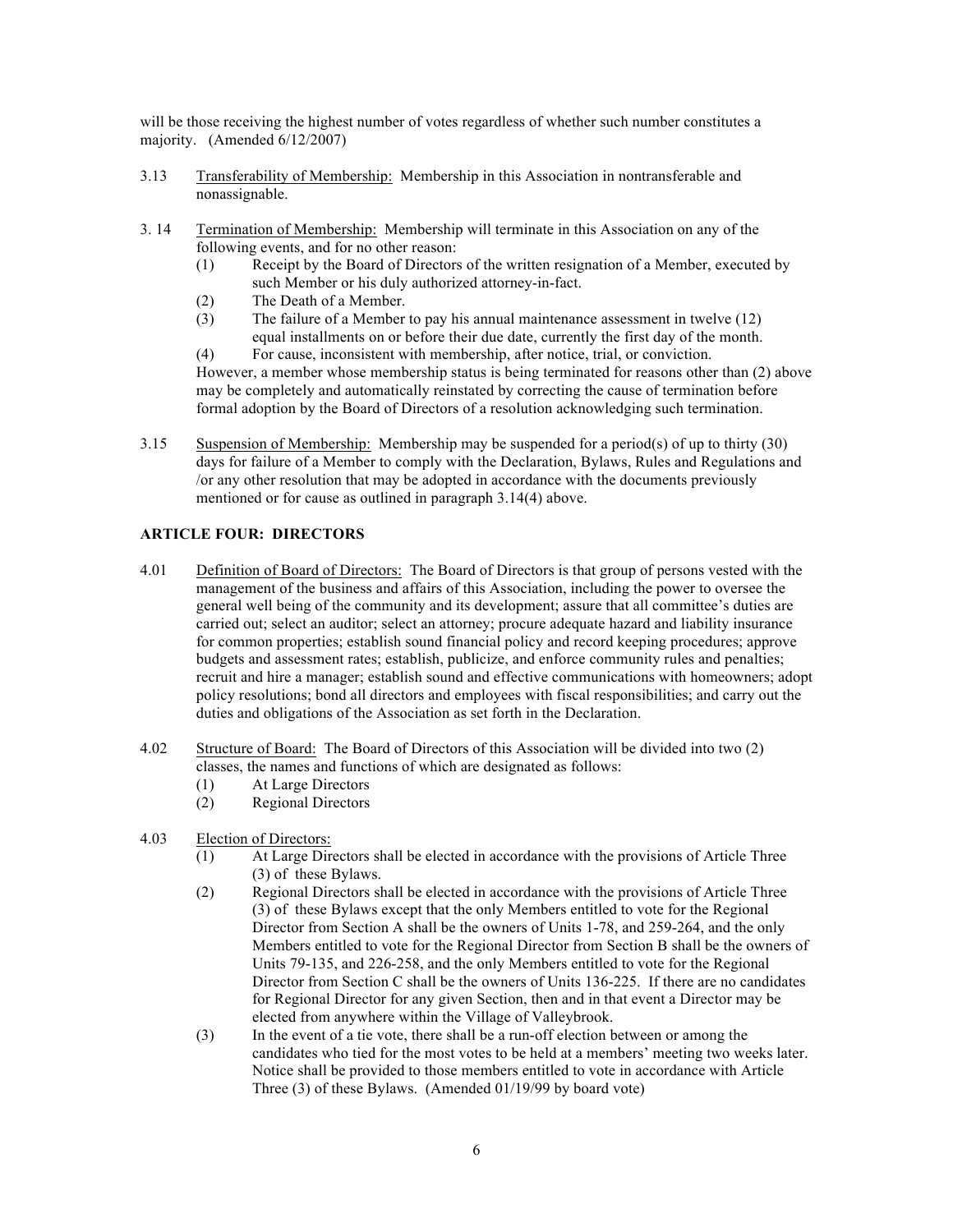- 4.04 Qualifications of Directors: The qualifications for becoming and remaining a Director of this Association are as follows:
	- (1) Directors must be Class A Members of this Association and
	- (2) Directors must be residents of the Village of Valleybrook and
	- (3) Directors must not have been delinquent, ie. Thirty days late in payment Of maintenance assessments for the last six months and
	- (4) Directors must not be or have been a party adverse to the Association in Litigation for the last six months. (Amended 10/24/06 by board vote)
- 4.05 Number of Directors: The number of Directors of this Association will not be less than five (5), nor more than nine (9) . There will be three (3) Regional Directors, one from each region as described in 4.03(2), and the remaining Directors shall be elected at large. (Amended 2/10/04)
- 4.06 Terms of Directors: Directors elected in the years through and including 2003, will be for a term of two (2) years. Directors elected in the years 2004 and thereafter will be for a term of three (3) years. Directors appointed by reason of the increase in the number of Directors from seven (7) to nine (9) will be for a term to run until the 2006 elections. Each Director will hold office for the term for which elected and until a successor has been selected and qualified. (Amended 2/10/04)
- 4.07 Vacancies on the Board: Any vacancy occurring in the Board of Directors, and any directorship to be filled by reason of an increase in the number of Directors, will be filled by appointment by a majority of the remaining Board of Directors; provided , however, that if the vacancy is for the office of a Regional Director, the Board must announce a vacancy, by mail, within the affected geographical section, accept nominations, and select a replacement. Having expired all reasonable alternatives, the Board of Directors may select and appoint to fill any Regional Director vacancy from outside the geographical location of the previous Regional Director. The new Director appointed to fill the vacancy will serve for the unexpired term of the predecessor in office, except for the first Director appointed to fill a vacancy of one of the four Directors elected in 2003 whose term shall run until the 2006 elections. This change is to effectuate a nine member Board of Directors with three Directors to be elected every year beginning in 2004 all for a term of three years. (Amended 2/10/04)
- 4.08 Place of Directors' Meetings: Meetings of the Board of Directors, regular or special, will be held at the registered office of this Association or at any other place within or without the Commonwealth of Pennsylvania, as provided, or such place or places as the Board of Directors designates by resolution duly adopted.
- 4.09 Regular Directors' Meetings: Regular meetings of the Board of Directors will be held at 7:00 P.M. on the second Tuesday of each month. Should any such day in any year constitute a legal holiday for all businesses in Pennsylvania, then the meeting will be held on the second Wednesday of each month. This provision of the Bylaws constitutes notice to all Directors of regular meetings for all years and instances, and no further notice shall be given. (Amended 8/8/06)
- 4.10 Notice of Special Directors' Meetings: Written or printed notice stating the place, day, and hour of any special meeting of the Board of Directors will be delivered to each Director not less than two (2) days nor more than five (5) days before the date of the meeting, either personally or by first class mail, by or at the direction of the President, or the Secretary, or the Directors calling the meeting. If mailed, such notice will be deemed to be delivered when deposited in the United States mail addressed to the Director at his address as it appears on the records of this Association, with postage prepaid. Such notice need not state the business to be transacted at, nor the purpose of, such meeting.
- 4.11 Call of Special Board Meetings: A special meeting of the Board of Directors may be called by either:
	- (1) The President.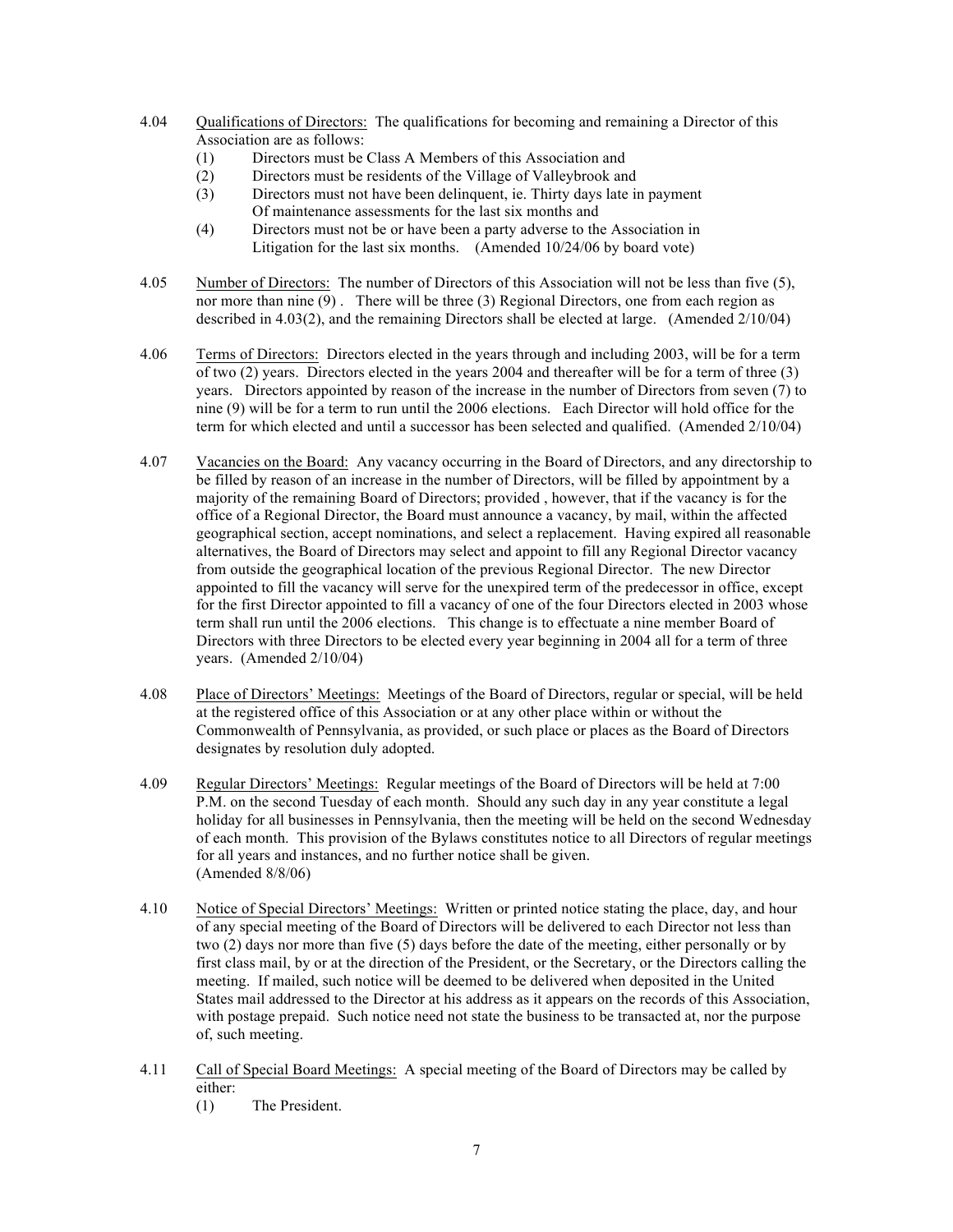- (2) The Vice President.
- (3) A number constituting a quorum of the Board of Directors.
- 4.12 Waiver of Notice: Attendance of a Director at any meeting of the Board of Directors will constitute a waiver of notice of such meeting except where such Director attends a meeting for the express purpose of objecting, at the beginning of the meeting, to the transaction of any business because the meeting is not lawfully called or convened.
- 4.13 Quorum of Directors: A majority of the whole Board of Directors will constitute a quorum. The act of a majority of the Board of Directors present at a meeting at which a quorum is present will be the act of the Board of Directors unless a greater number is required under the provisions of the Nonprofit Corporation Law of 1972, the Articles of Incorporation of this Association, or any provision of these Bylaws.
- 4.14 Removal of Directors: Any Director may be removed from office as follows:
	- (1) The Board of Directors may remove any of its members for failure to attend two (2) or more consecutive meetings without excuse.
	- (2) The Board of Directors may remove any of its members for failure to attend twothirds (2/3) of all scheduled meetings, within a six (6) month period, regardless of excuse.
	- (3) The Board of Directors may remove any of its members for cause. Cause is defined as any action(s) inconsistent with membership, after notice, trial, or conviction.
	- (4) The voting body may remove any Director for cause by a majority vote, the accused being ineligible to vote.
- 4.15 Hold Harmless: The Association shall save and hold harmless the Board of Directors and/or any individual member thereof from and against any and all liability, damage, loss, claims, demands and actions which arise out of or are connected with, or are claimed to arise out of or to be connected with, the performance of any duty relating to the Association or the Board of Directors unless the Board of Directors and/or any individual member thereof has breached or failed to perform duties constituting self-dealing, willful misconduct or recklessness.

# **ARTICLE FIVE: OFFICERS**

- 5.01 Roster of Officers: The Officers of this Association will consist of the following personnel:
	- (1) A President
		- (2) A Vice President
		- (3) A Secretary
		- (4) A Treasurer
		- (5) Such other officers as the Board of Directors may deem advisable
- 5.02 Selection of Officers: The President, Vice President, Secretary, and Treasurer of this Association will be elected annually by the Board of Directors. The remaining Officers of this Association will be appointed annually by the President. Each Officer will remain in office until a successor to such office has been selected and qualified. Such election will take place at the first regular meeting of the Board of Directors taking place after the election of the Board.
- 5.03 Multiple Officeholders: In any election of Officers, the Board of Directors may elect and appoint a single person to any two or more offices simultaneously, except that the offices of the President and Secretary must be held by separate individuals. Having been elected by the Board of Directors, the Treasurer cannot hold any other Office, simultaneously or otherwise, while performing said duties of this Association.
- 5.04 President: The President will be the Chief Executive Officer of this Association and will preside at all meetings, regular and special, serve as an ex-officio member of all committees and will, subject to the control of the Board of Directors or Directoral Committees, appoint all Committee Chairmen, the Teller of Elections who shall not be a member of the Board of Directors nor of the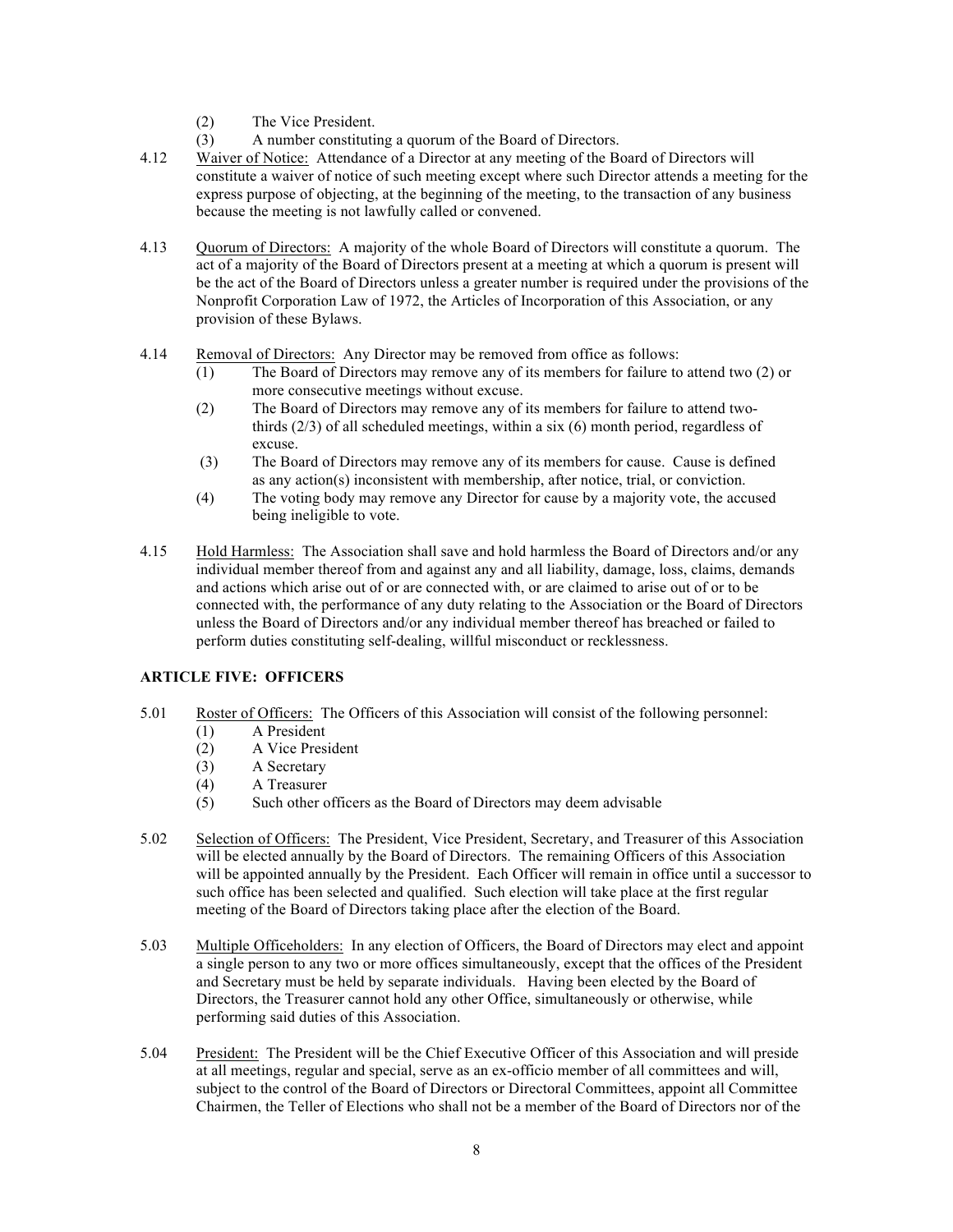Nominating Committee nor shall he be a candidate and may not be a Member, and supervise and control the manager and the affairs of the Association. The President will perform all duties incident to such office and such other duties as may be provided in these Bylaws or as may be prescribed from time to time by the Board of Directors.

- 5.05 Vice President: The Vice President will perform all duties and exercise all powers of the President when the President is absent or is otherwise unable to act, will assume the chair of any committee whose regular chairperson is unable to perform her or his duties, and will serve as the official liaison between the Association and the Borough of Chester Heights.
- 5.06 Secretary: The Secretary will keep minutes of all meetings of Members and of the Board of Directors, will be the custodian of the corporate records, will give all notices as are required by law or by these Bylaws, and generally, will perform all duties incident to the office of the Secretary, will serve as Chairman of the Communications Committee, and such other duties as may be required by law, by the Articles of Incorporation, or by these Bylaws, or which may be assigned from time to time by the Board of Directors.
- 5.07 Treasurer: The Treasurer will have charge and custody of all funds of this Association, will deposit the funds as required by the Board of Directors, will keep and maintain adequate and correct accounts of the Association's properties and business transactions, will supervise and review the manager's accounting records on a bi-monthly basis, will serve as Chairman of the Finance and Insurance Committee, will render reports and accountings to the Directors or to the Members as required by the Board of Directors or Members or by law, will act as liaison with an independent certified public accountant who is not a member, and will perform in general all duties incident to the office of Treasurer and such other duties as may be required by law, by the Articles of Incorporation, or by these Bylaws, or which may be assigned from time to time by the Board of Directors.
- 5.08 Removal of Officers: Any Officer elected or appointed to office may be removed by the persons authorized under these Bylaws to elect or appoint such Officers whenever in their judgment the best interests of this Association will be served. However, such removal will be without prejudice to any contract rights of the Officer so removed.

# **ARTICLE SIX: INFORMAL ACTION**

- 6.01 Waiver of Notice: Whenever any notice whatever is required to be given under the provisions of the Nonprofit Corporation Law of 1972, the Articles of Incorporation of this Association, or these Bylaws, a waiver of such notice in writing signed by the person or persons entitled to notice, whether before or after the time stated in such waiver, will be deemed equivalent to the giving of such notice. Such waiver must, in the case of a special meeting of Members, specify the general nature of the business to be transacted.
- 6.02 Action by Consent: Any action required by law or under the Articles of Incorporation of this Association or these Bylaws, or any action which otherwise may be taken at a meeting of either the Members or Board of Directors may be taken without a meeting if a consent in writing, setting forth the action so taken, is signed by all of the persons entitled to vote with respect to the subject matter of such consent, or all Directors in office, and filed with the Secretary of the Association.

# **ARTICLE SEVEN: COMMITTEES**

7.01 Definition of Directoral Committees: This Association may have certain committees, each of which will consist of one (1) or more Directors, which Directoral Committees will have and exercise some prescribed authority of the Board of Directors in the management of this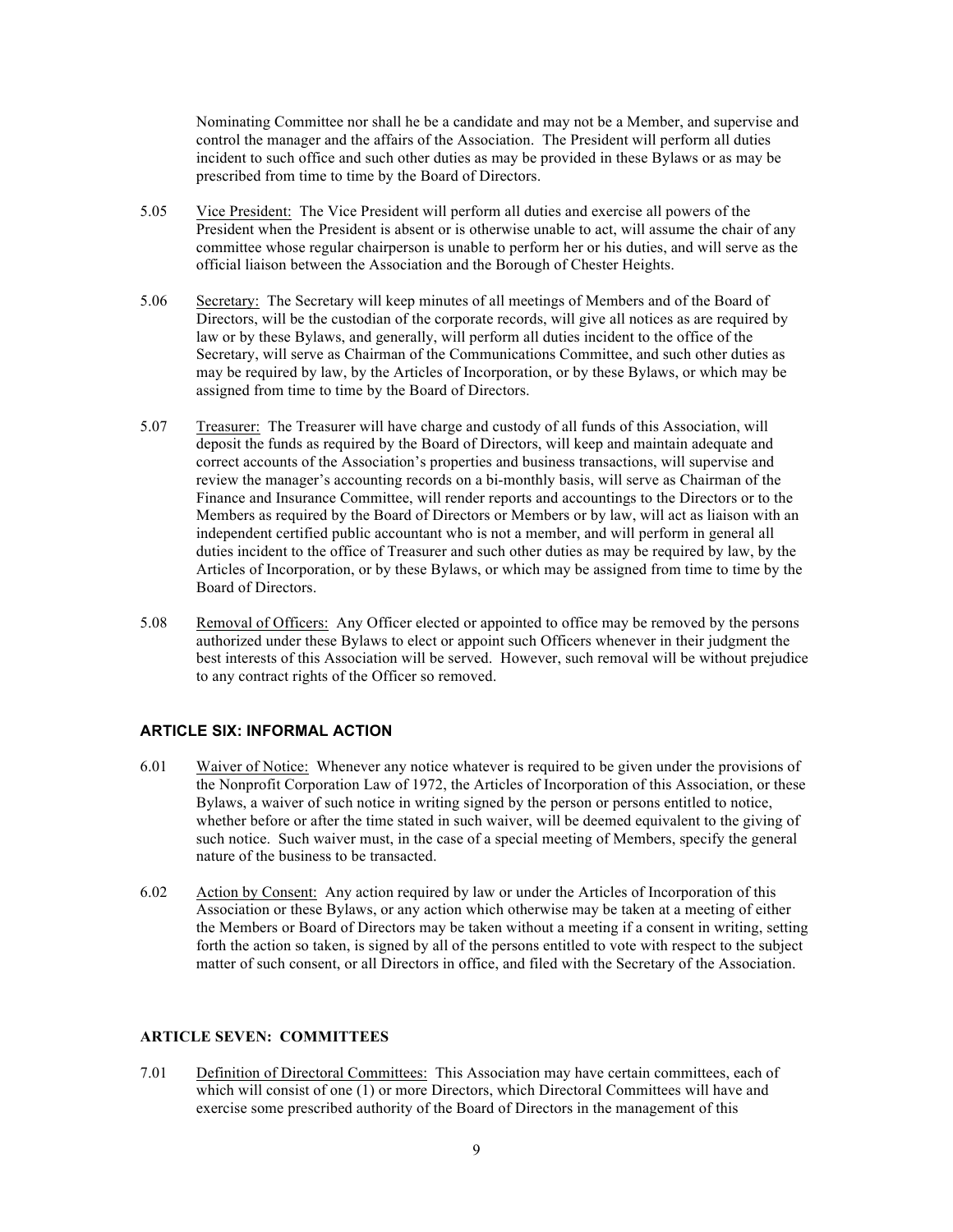Association. However, no such Committee will have the authority of the Board in reference to affecting any of the following:

- (1) Submission to Members of any action requiring approval of Members under the Nonprofit Corporation Law of 1972.
- (2) Filling of vacancies in the Board.
- (3) Adoption, amendment, or repeal of Bylaws.
- (4) Amendment or repeal of any resolution of the Board.
- (5) Action on matters committed by the Bylaws or resolutions of the Board to another Committee of the Board.
- 7.02 Appointment of Committees: The Board of Directors, by resolution duly adopted by a majority of the Directors in Office may designate and appoint one or more Directoral Committees and delegate to such Committees specific and prescribed authority of the Board of Directors to exercise in the management of this Association. However, the creation of such Directoral Committees will not operate to relieve the Board of Directors, or any individual Director, of any responsibility imposed on each personnel otherwise by law.
- 7.03 Functionary Committees: The Board of Directors, by resolution may designate and appoint certain Functionary Committees designed to transact certain ministerial business of the Association or to advise the Board of Directors. Such Committees will be chaired by an Officer or Director as appointed by the President with the approval of the Board of Directors. The Chairman will report all committee activities together with recommendations to the Board of Directors at their regularly scheduled meeting. The Chairman will proceed to select the remaining members of the Committee from the Members of the Association up to the number set by the Board or terminate such memberships or appoint successors in such Chairman's discretion. The Board may terminate any such Committee by resolution.
- 7.04 Standing Functionary Committees: The Association will have the following Standing Functionary Committees, each of which will be chaired by a Director or Officer appointed by the President, with the approval of the Board of Directors, except for the Chairman of the Finance and Insurance and Communications Committees, and may consist of any other Members or personnel of the Association appointed by such Chairman. The Chairman will report all Committee activities together with recommendations to the Board of Directors at their regularly scheduled meeting. The Board may terminate any such Committee by resolution.
	- (1) Facilities Committee shall have responsibilities for causing all common property (buildings, grounds, sewage treatment plant, roads, lights, sidewalks, and recreational facilities) to be maintained in good repair; shall oversee the daily maintenance and operation of all recreational facilities including the pool, tennis courts, clubhouse, tot lot and basketball court; shall work with the Board of Directors to maintain current information for projected maintenance needs, and to investigate and recommend suppliers for contracts such as sewage plant, lawn care, and snow removal to final Board presentation and shall be responsible to work with the finance committee for budget preparation in the areas of maintenance and creation of appropriate reserve accounts for capital improvements or repairs.
	- (2) Communications Committee shall oversee preparation and distribution of a monthly newsletter; shall prepare publicity for activities of the Social Committee and make residents aware of any special events or meetings; shall be responsible for creating a letterhead and facilitate all printing needs; shall oversee reproduction and distribution of an Annual Report and Budget to Members; shall prepare a Welcome Wagon package and distribute it to new Members; and shall maintain a current mailing list of all residents.
	- (3) Recreational Committee shall determine guidelines for the proper use of all recreational facilities and make recommendations to the Board of Directors for changes to the Rules and Regulations concerning these facilities as needed; and shall supervise the activities of a Social - Sub Committee of the Recreational Committee to sponsor a minimum of four (4) activities each year.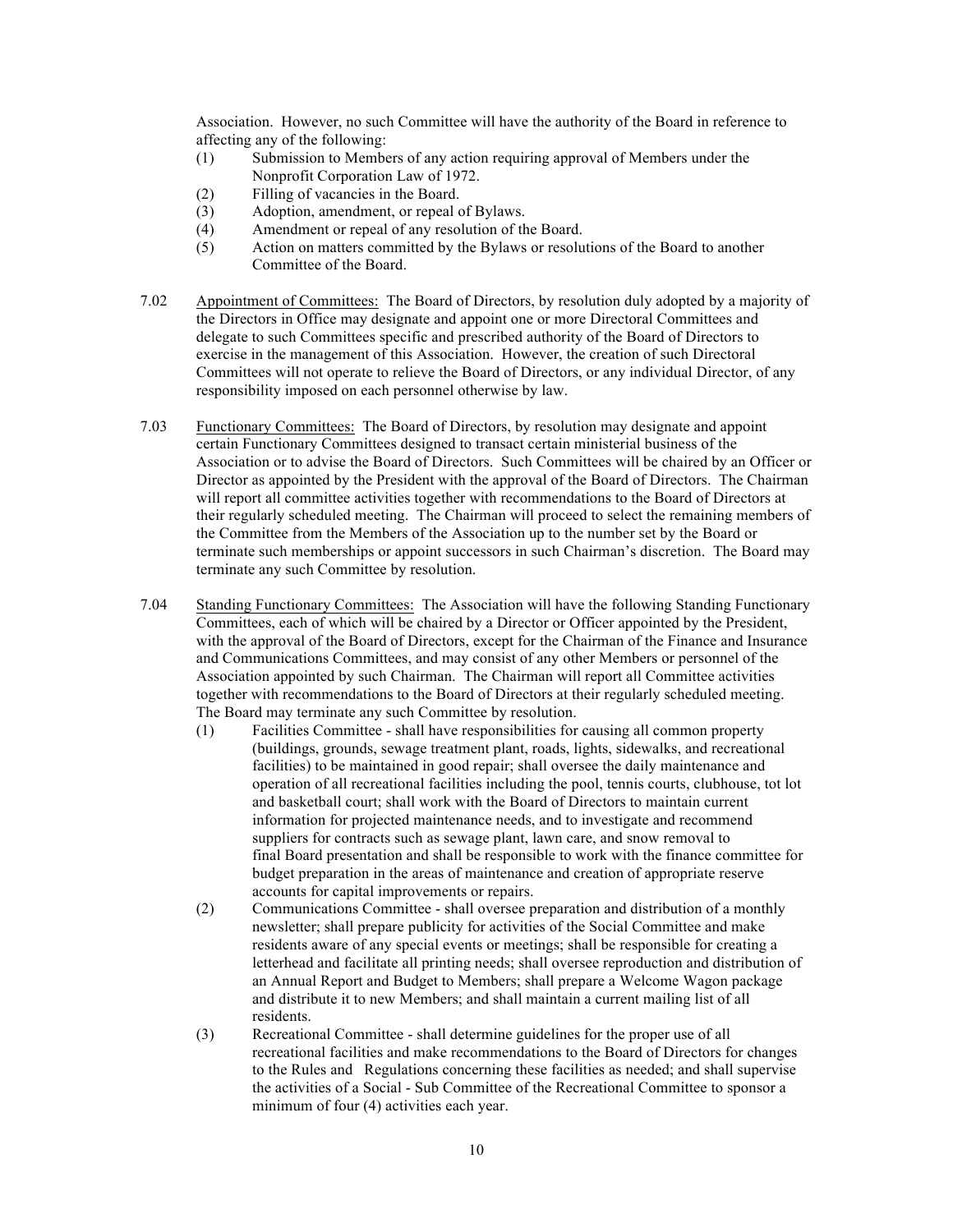(4) Architectural Control and Compliance Committee - consisting of from three to five members shall recommend approval or disapproval in writing of any written request for a waiver or variance to any rule contained in Section 2, General Rules and Regulations, Village of Valleybrook Rules and Regulations, within sixty (60) days of a completed request having been received by the Committee.

(a) Any request for an addition, change or alteration to a building exterior or proposing the erection or maintenance of a structure shall include the plans and specifications showing the nature, kind, shape, height, materials and location of the same.

- (b) Approval of such request shall be consistent with the harmony of external design and location in relation to surrounding structures and topography.
- (c) The Board shall act upon the recommendation of the committee at its next regularly scheduled meeting.
- (5) Finance and Insurance Committee shall be responsible to investigate and make recommendations to the Board of Directors in all areas of financial policies; long-range planning; and insurance coverage's necessary to protect property values and liability exposures in the Village as follows:
	- (a) With respect to financial policies, the Committee shall:
		- (i) prepare an annual budget for the Association, and in the process recommend priorities for annual spending projects. In the course of this process this Committee shall meet with all other Committees and receive input for the Annual Budget. This budget shall also recommend the monthly assessment levels for homeowners for the ensuing year.
	- (b) With respect to insurance needs, the Committee shall:
		- (i) determine insurance requirements for coverage pertaining to:
			- all common property real property coverage
			- Association liability coverage in all areas
			- Association personal property coverage of personal property
			- items owned by the Association
			- Directors' errors and Omissions
		- (ii) Receive proposals from several carriers and determine the best value consistent with adequate coverage
		- (iii) Recommend an appropriate carrier with acceptable coverage for Board approval
	- (c) With respect to long range planning, the Committee shall:
		- (i) Receive input from residents concerning long-range improvements during an annual open meeting.

(ii) Recommend priorities for a permanent list of long-range goals. These goals should include projects and specific funding plans; the

establishment of reserves for either general or specific needs; and

preparation of a financial disaster plan for implementation in the event of a general depression or major facility outage.

(6) Nominations Committee - shall be responsible for presenting a ballot at the regularly scheduled Homeowners' meeting preceding the month in which elections are held. Nominations from the floor will be accepted after being consented to by the proposed nominee.

#### **ARTICLE EIGHT: OPERATIONS**

- 8.01 Fiscal Year: The Fiscal year of this Association will commence March 1 of each year, or as defined by the Treasurer, and duly authorized by the Board of Directors.
- 8.02 Execution of Documents: Except as otherwise provided by law checks, drafts, promissory notes, orders for the payment of money, and other evidences of indebtedness of this Association will be signed by the Treasurer and countersigned by the President. Contracts, leases, or other